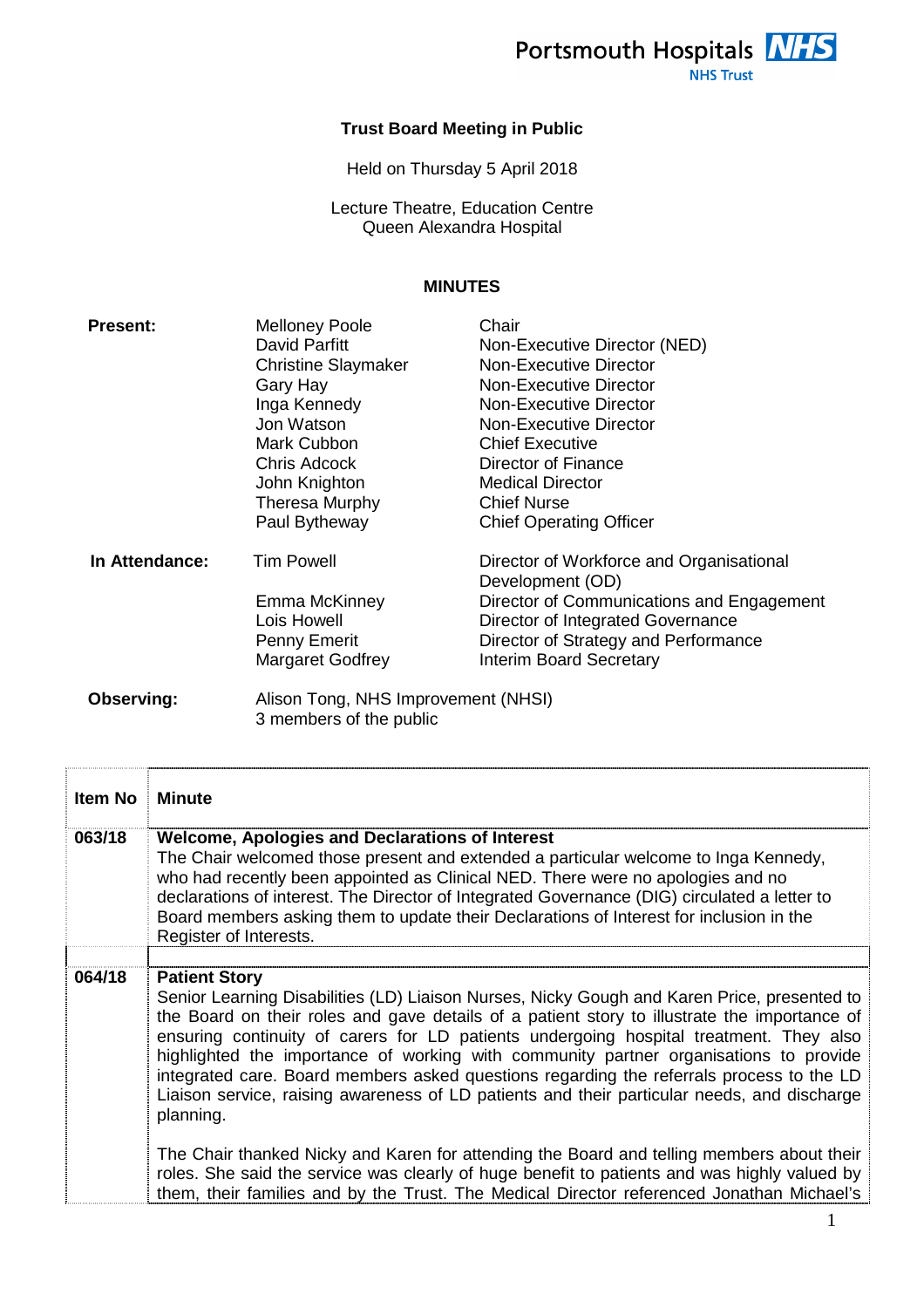|        | "Death by Indifference" report and said that the presentation demonstrated the Trust's<br>commitment to this patient group.                                                                                                                                                                                                                                                                                                                                                                                                                                                                                                                                                                                                                                                                                                                                                                                                                                                                                                                                                                                    |
|--------|----------------------------------------------------------------------------------------------------------------------------------------------------------------------------------------------------------------------------------------------------------------------------------------------------------------------------------------------------------------------------------------------------------------------------------------------------------------------------------------------------------------------------------------------------------------------------------------------------------------------------------------------------------------------------------------------------------------------------------------------------------------------------------------------------------------------------------------------------------------------------------------------------------------------------------------------------------------------------------------------------------------------------------------------------------------------------------------------------------------|
| 065/18 | Minutes of the Previous Meeting - 1 March 2018<br>The minutes of the meeting of 1 March were approved as a true and accurate record subject<br>to the following amendments:                                                                                                                                                                                                                                                                                                                                                                                                                                                                                                                                                                                                                                                                                                                                                                                                                                                                                                                                    |
|        | p. 4, line 2b: To clarify that the revised forecast remained unchanged despite the stated risks.                                                                                                                                                                                                                                                                                                                                                                                                                                                                                                                                                                                                                                                                                                                                                                                                                                                                                                                                                                                                               |
|        | p.6, para. 2: To clarify that the Board's delegated authority to the Finance and Performance<br>Committee to approve budgets was for a period of 2 months, as opposed to 1-5 April as<br>stated.                                                                                                                                                                                                                                                                                                                                                                                                                                                                                                                                                                                                                                                                                                                                                                                                                                                                                                               |
|        | p.6, para. 2: To clarify that the Finance and Investment Committee remained the Finance<br>and Performance Committee until new Committee Terms of Reference (ToRs) had been<br>agreed. The Board was informed that revised ToRs would be presented to each Committee<br>at its next meeting.                                                                                                                                                                                                                                                                                                                                                                                                                                                                                                                                                                                                                                                                                                                                                                                                                   |
|        | p. 6, line 2: to replace "system partners" with "system resilience"                                                                                                                                                                                                                                                                                                                                                                                                                                                                                                                                                                                                                                                                                                                                                                                                                                                                                                                                                                                                                                            |
| 066/18 | <b>Matters Arising/Summary of Agreed Actions</b><br>The Board reviewed the actions log from previous meetings and agreed any necessary<br>amendments or updates.                                                                                                                                                                                                                                                                                                                                                                                                                                                                                                                                                                                                                                                                                                                                                                                                                                                                                                                                               |
|        | [Post-meeting note: The Interim Board Secretary updated the actions log based on the<br>Board's comments.]                                                                                                                                                                                                                                                                                                                                                                                                                                                                                                                                                                                                                                                                                                                                                                                                                                                                                                                                                                                                     |
|        | The Medical Director updated the Board on the Mental Health Assessment Unit (MHAU) bid,<br>saying that the results of the bid were still awaited. The Board discussed how it could monitor<br>the Trust's performance against Mental Health Act (MHA) compliance more rigorously,<br>including the development of specific mental health metrics in the Integrated Performance<br>Report (IPR). The Medical Director assured Board members that the Trust had already done<br>a considerable amount of work to progress MHA compliance, although there was still more to<br>do. He said the Mental Health Board was becoming more established and effective in its<br>ways of working and would continue to drive improvements in mental health awareness and<br>MHA compliance at the Trust. The Board noted that Jon Watson was working closely with<br>the Medical Director in this work.                                                                                                                                                                                                                   |
| 067/18 | <b>Chair's Opening Remarks</b><br>The Chair reported that she had recently attended a NHS Improvement (NHSI) Conference<br>and an NHSI Wessex and South East Chairs' Meeting, at which NHSI's targets and concerns<br>for the region had been shared. She said that NHSI had indicated that, for example, the 4<br>hour A&E standard, Referral to Treatment standards and cancer waiting times standards<br>would all be key national focuses for 18/19, as well as ambulance handover times and<br>waiting lists. She thanked Trust staff on behalf of the Board for their hard work during March,<br>which had been a very busy month in the hospital.                                                                                                                                                                                                                                                                                                                                                                                                                                                       |
| 068/18 | <b>Chief Executive's Report</b><br>The Chief Executive presented his report and highlighted that the NHSI priorities referred to<br>by the Chair would be reflected in the 18/19 plan. He echoed the Chair's thanks to staff and<br>also thanked the local community for its help in getting staff to work during the adverse<br>weather in March. He said that consultation had started with Clinical Service Centres (CSC)<br>on the proposed restructure into 4 Divisions, with the aim that the new structure would be in<br>place from 2 July. He stated that the Trust would undergo a full Care Quality Commission<br>(CQC) inspection in April and a Well-led inspection in May, and added that work to prepare<br>for these was underway. He said that his current top concerns were high levels of bed<br>occupancy, poor flow through the hospital (particularly in Urgent Care), governance systems<br>and the financial position. He indicated that the top clinical risks currently were the potential<br>for harm to patients resulting from poor flow, harm to patients awaiting discharge but |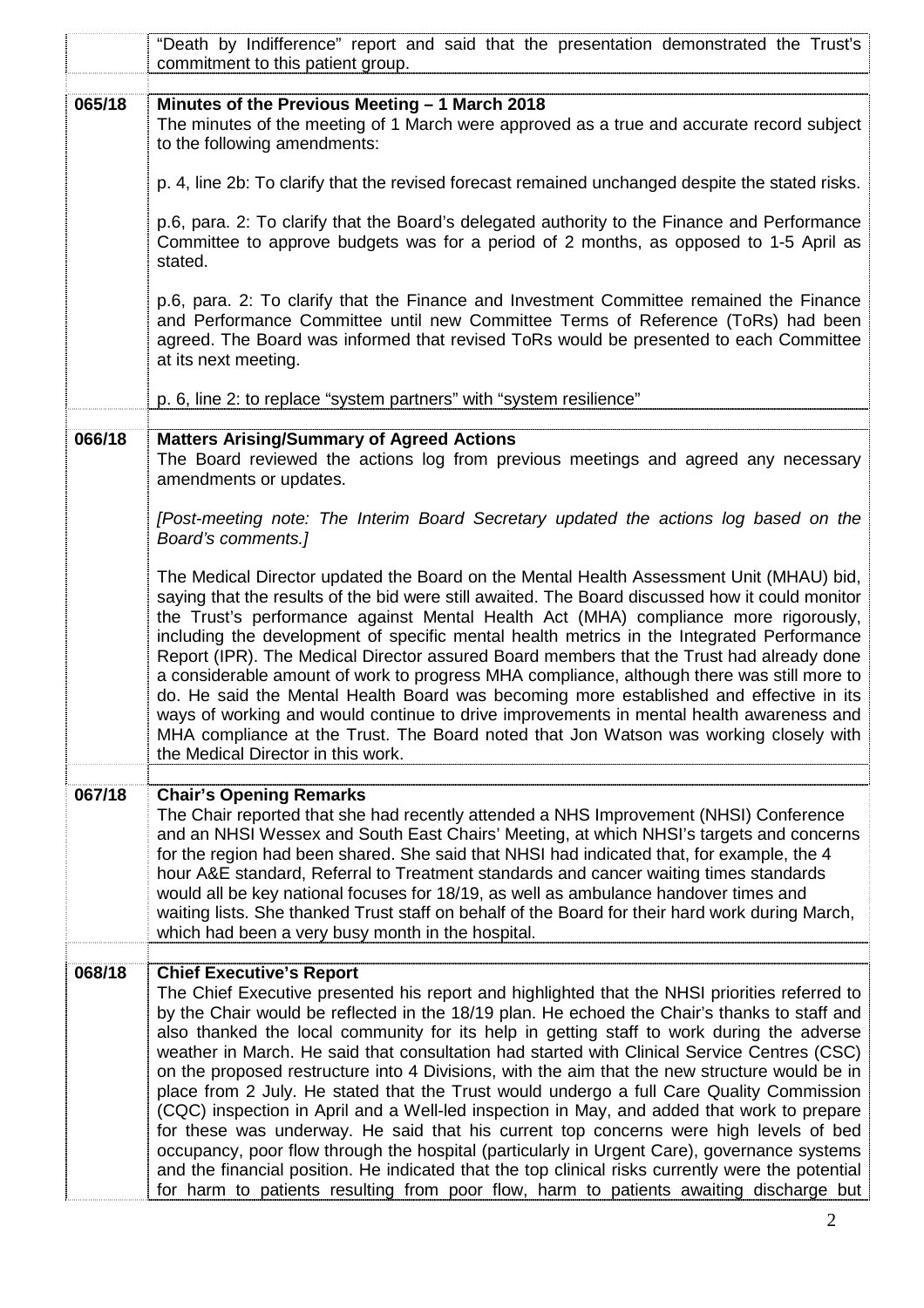|        | delayed, and staffing challenges and the potential impact of these on patients.                                                                                                                                                                                                                                                                                                                                                                                                                                                                                                                                                                                                                                                                                                                                                                                                                                                                                                                                                                                                                                                                                                                                                                                        |
|--------|------------------------------------------------------------------------------------------------------------------------------------------------------------------------------------------------------------------------------------------------------------------------------------------------------------------------------------------------------------------------------------------------------------------------------------------------------------------------------------------------------------------------------------------------------------------------------------------------------------------------------------------------------------------------------------------------------------------------------------------------------------------------------------------------------------------------------------------------------------------------------------------------------------------------------------------------------------------------------------------------------------------------------------------------------------------------------------------------------------------------------------------------------------------------------------------------------------------------------------------------------------------------|
|        | NEDs asked about the timeframes for developing the necessary new governance systems.<br>The Chief Executive said that some work had already been done on this, with a revised<br>Board Assurance Framework and Risk Register in place, and added that the preparation for<br>the Well-led inspection would help to highlight other gaps to address. He said that a new<br>accountability framework would be introduced at the same time as the new structure was put<br>in place. NEDs asked what benefits the new structure would bring. The Chief Executive<br>replied that highly devolved models tended to work best in high performing organisations, but<br>for the Trust fewer divisions to oversee would be more effective rather than effectively<br>overseeing and holding accountable 11 CSCs. He added that the new Divisions would have<br>clinical leadership and those clinicians would be part of the Senior Management Team, so<br>there was more clinical input into Trust leadership.                                                                                                                                                                                                                                                               |
|        | NEDs commented that the quality of patient care did not appear to be given enough<br>prominence on Board agendas and asked what could be done to change this. The DIG said<br>that she had discussed Board agenda content with colleagues earlier in the week and work<br>was ongoing to revise this and the content of key reports to create a better balance between<br>strategy, finance, quality, workforce, governance and performance on Board agendas.                                                                                                                                                                                                                                                                                                                                                                                                                                                                                                                                                                                                                                                                                                                                                                                                          |
| 069/18 | <b>Integrated Performance Report (IPR)</b><br>The Director of Strategy and Performance introduced the item by saying that performance<br>reporting was aligned to the Corporate Objectives, She highlighted the achievement of the<br>80% trajectory for 4 hour A&E performance and achievement of all 8 cancer standards within<br>85.5% performance for 62 day standard.                                                                                                                                                                                                                                                                                                                                                                                                                                                                                                                                                                                                                                                                                                                                                                                                                                                                                             |
|        | The Board reviewed the various sections of the IPR as follows:                                                                                                                                                                                                                                                                                                                                                                                                                                                                                                                                                                                                                                                                                                                                                                                                                                                                                                                                                                                                                                                                                                                                                                                                         |
|        | <b>Quality Scorecard:</b> The Medical Director reported on month 11 performance. NEDs<br>expressed concern about the Hospital Standardised Mortality Ratio (HSMR), MHA<br>compliance and the apparent mismatch between the positive nature of the reporting and<br>these significant performance and safety concerns. The Medical Director acknowledged the<br>concerns and said that a senior Safety Team had been put in place to lead on the review and<br>delivery of key safety metrics across the Trust. He said that action plans were in place for<br>each strand of this work. He said that the IPR was slightly misleading in terms of HSMR<br>reporting as it showed the 12-month rolling HSMR, which did not present a true reflection of<br>the real position on a monthly basis. He assured the Board that the Trust's HSMR was not a<br>concern. The Chief Nurse said that external assistance had been brought into the Trust to<br>support improved dementia practice and added that she personally now reviewed exceptions<br>to dementia screening levels to give this target senior focus.                                                                                                                                                         |
|        | NEDs asked about the Never Event reported on p.16 and the Central Alerting System (CAS)<br>alert referred to on p.20, both of which related to the same incident in which a patient being<br>given air rather than oxygen, although no harm was experienced. The Medical Director<br>confirmed this was concerning when the Trust was declaring itself to be compliant with the<br>CAS alert at the time the Never Event occurred. He said that a new protocol had now been<br>introduced that should prevent reoccurrence. He stated that in his opinion the Trust did not<br>have an issue with compliance with CAS alerts, but that the Never Event had highlighted the<br>need for a change in protocol in this particular area of practice. He added that NHSI was<br>supporting the Trust in terms of prevention of Never Events and was holding a workshop and<br>training for staff on Never Events processes. He indicated that human factors tended to<br>feature when Never Events occurred and actions had been taken to drive better investigation<br>of Never Events and share learning across the Trust, including in situ simulation exercises.<br>The Board asked the Medical Director to report on Never Events in more detail at the July<br>Board. |
|        | <b>ACTION: JK</b>                                                                                                                                                                                                                                                                                                                                                                                                                                                                                                                                                                                                                                                                                                                                                                                                                                                                                                                                                                                                                                                                                                                                                                                                                                                      |
|        | [Post-meeting note: the Interim Board Secretary added this item to the Board work plan for<br>July.]                                                                                                                                                                                                                                                                                                                                                                                                                                                                                                                                                                                                                                                                                                                                                                                                                                                                                                                                                                                                                                                                                                                                                                   |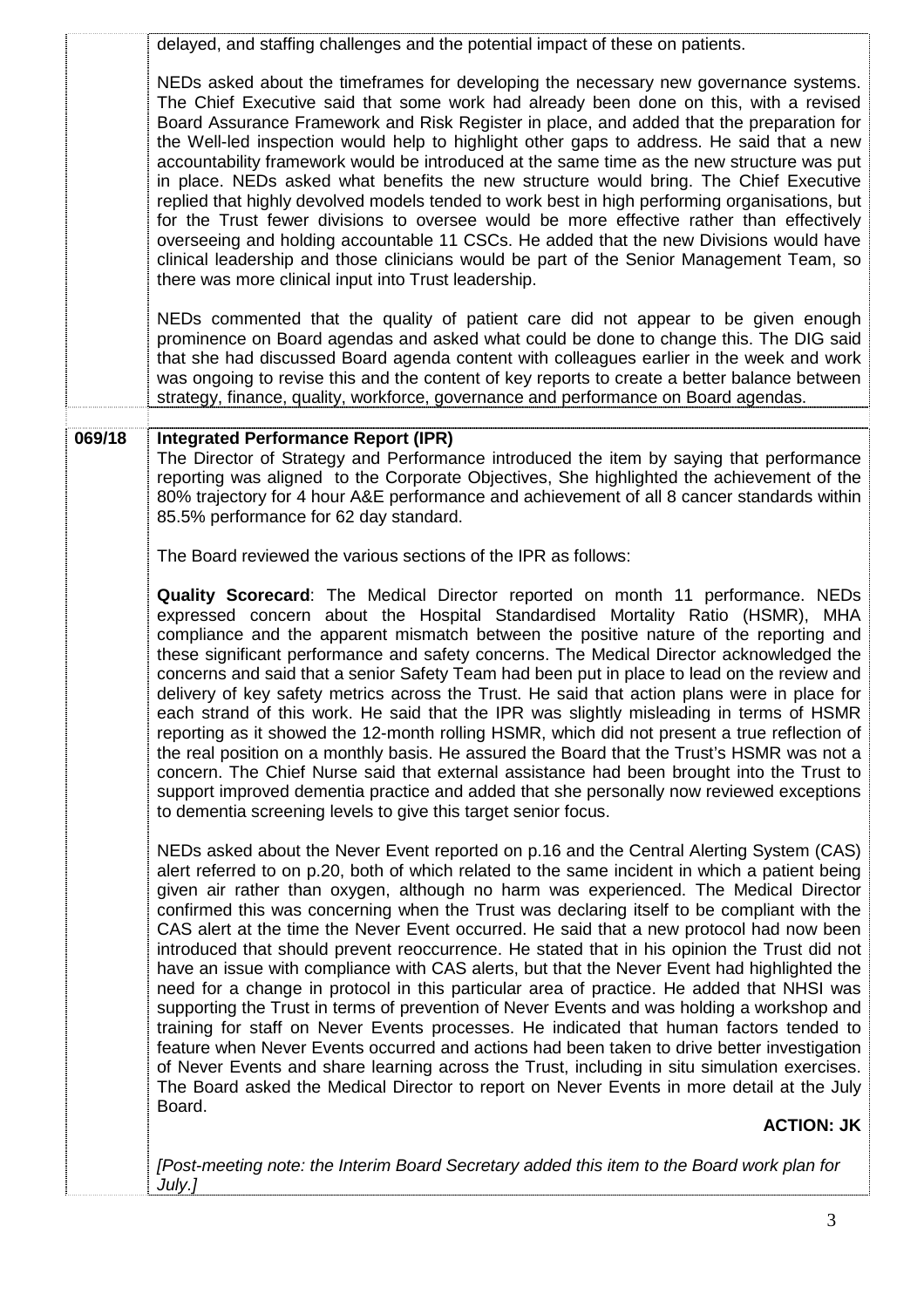NEDs expressed concern at levels of dementia screening, which were well below the 90% target, and the spike in Duty of Candour breaches in Q1. The Chief Nurse said regarding the latter, which related specifically to complaints response times, that she was taking action to address it. She said that there was a considerable amount to do to improve Duty of Candour processes at the Trust and that this would be overseen by the Quality and Performance Committee.

NEDs asked, in relation to mixed sex accommodation breaches, whether the Trust had a Transgender Policy in place. The Chief Nurse said that further work in this area and on Lesbian Gay Bisexual Transgender (LGBT) working arrangements generally was required and this had been raised at the LGBT Network to take forward. She added that she expected new procedures to be in place within 6 weeks.

**Operations**: The Chief Operating Officer reported improvements in 4 hour A&E waits, 12 trolley waits and numbers of medically fit for discharge patients and super stranded patients. He said that flow through the hospital and bed occupancy had improved although further work remained to be done. He indicated that work with third sector organisations including the Red Cross and Royal Voluntary Service was proving very helpful in addressing delayed discharges. He reported that the focus in March remained flow, discharge and bed occupancy and the assistance of the consultancy 20/20 had provided to the Trust with planning for the Easter weekend that had proved valuable. He added that the Trust had been able to reduce its status to OPEL2 on two occasions in March for the first time since November 2017.

**Finance**: The Director of Finance said that the year-to-date position had been discussed in detail at the Finance and Performance Committee (FPC) and was a £37.8m deficit, which was an adverse variance to plan of £41.3m, with £10.2m of this relating to the nonachievement of Sustainability and Transformation Funding. He added that continuing high pay costs and the cancellation of elective activity over winter had contributed to the worsening position. He said that there was no information available yet on the outturn for the year and, although some of the risks associated with year-end had been mitigated, a high degree of risk remained to the year-end position. He stated that plans were in place to use the underspend on the capital programme before year-end so the Trust did not lose its full capital allocation. The Chair of the FPC highlighted concerns over the reliability of Cost Improvement Programme (CIP) reporting and the cross-over of this with the run-rate. She said the FPC had agreed to work on driving improvements in financial and CIP reporting. She added that the FPC had been assured that the year-end position would be within  $£1-$ 1.5m of the revised forecast position and had also been assured on the 18/19 budget setting process. The DoF indicated that the Trust was not yet in a position to accept its control total for 18/19.

**Workforce**: The Director of Workforce and OD reported that his focus for 18/19 was ensuring the establishment was accurately based so that budgeting was facilitated and more robust controls around pay expenditure could be introduced. He said that a considerable amount of work was needed to bring temporary staffing expenditure under control and added that an agency plan had been developed for the year to position the Trust to meet its agency ceiling. He said that bank staff provision would be increased to lessen the reliance on agency staff, as well as continuing focus to on recruitment and retention. He reported that the Workforce Committee would receive assurance on all this work throughout the year. He highlighted that levels of mandatory and statutory training attendance had improved and sickness absence rates reflected normal seasonal trends and, although above target, were not of significant concern when compared to national rates. He reported that there had still been zero whistleblowing incidents, which was a concern, and added that he hoped the newly appointed Freedom to Speak Up Guardian would help to raise awareness of raising concerns processes and the importance of raising concerns where these existed.

NEDs asked why the target for appraisals was 85%. The Director of Workforce and OD said this was a historic target and would be reviewed along with other IPR metrics. NEDs noted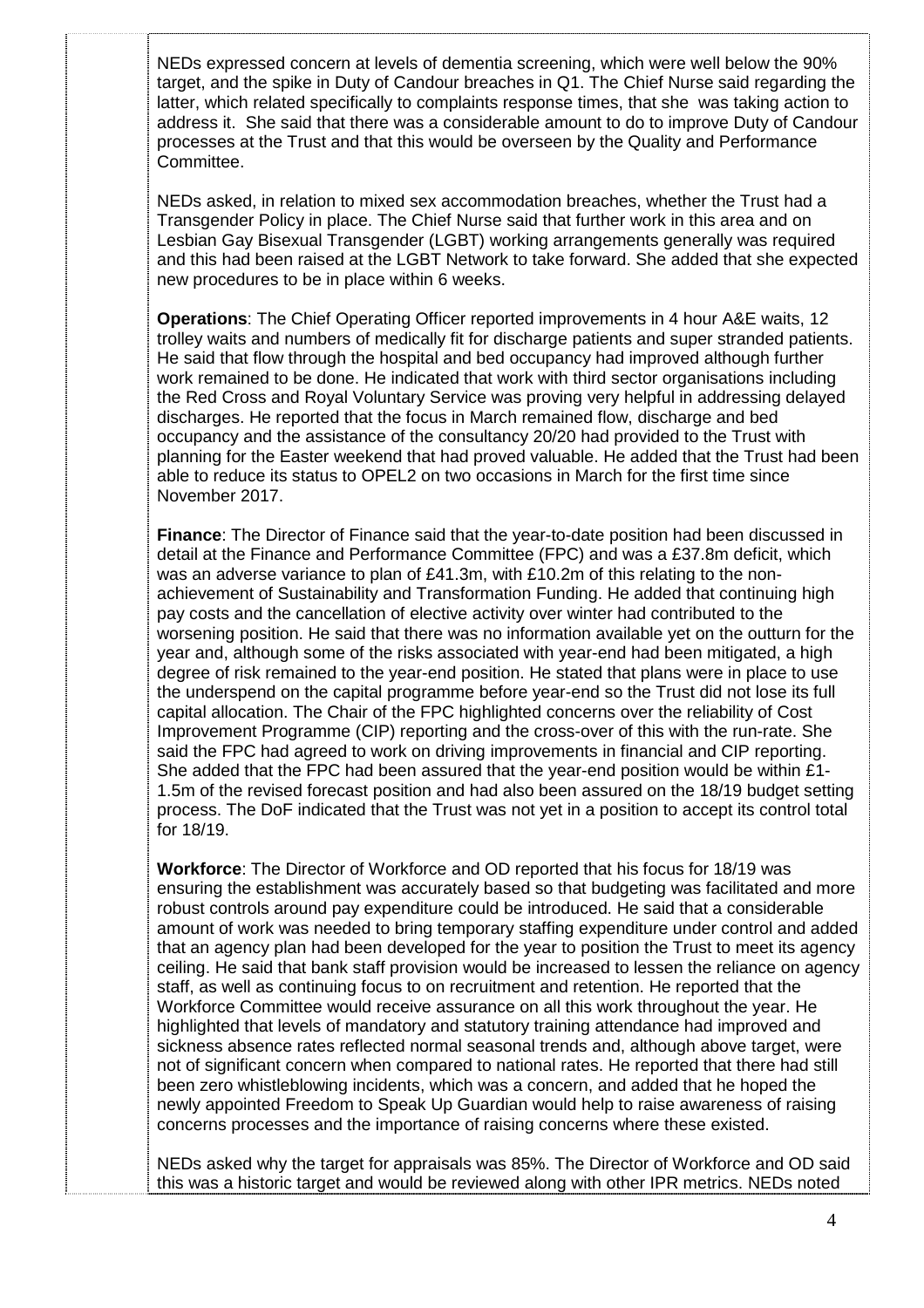|        | surprise that levels of turnover were so high amongst administrative and clerical staff. The<br>Director of Workforce and OD said this was not uncommon, particularly where there were<br>likely to be similar roles available in other organisations. The Board agreed that, as the<br>second largest employer in the city, the Trust should aim to be an attractive employer that<br>could retain staff of all skills and roles as part of its corporate social responsibility agenda.<br>NEDs noted that the Trust was currently 244 members of staff above establishment levels,<br>so the work to re-base the establishment was critical in terms of budget setting and<br>controlling expenditure. The Board agreed that skill mixes should also be looked at once the<br>establishment had been determined, to ensure that the correct numbers of appropriately<br>skilled staff were in place in all areas, in addition to the potential savings opportunities to be<br>gained through the introduction of different skill mixes and/or different roles.                                                                                                                                                                                                                                                                                                                                                                                                                                                                                                                                                                                                                                                                                                                                                   |
|--------|--------------------------------------------------------------------------------------------------------------------------------------------------------------------------------------------------------------------------------------------------------------------------------------------------------------------------------------------------------------------------------------------------------------------------------------------------------------------------------------------------------------------------------------------------------------------------------------------------------------------------------------------------------------------------------------------------------------------------------------------------------------------------------------------------------------------------------------------------------------------------------------------------------------------------------------------------------------------------------------------------------------------------------------------------------------------------------------------------------------------------------------------------------------------------------------------------------------------------------------------------------------------------------------------------------------------------------------------------------------------------------------------------------------------------------------------------------------------------------------------------------------------------------------------------------------------------------------------------------------------------------------------------------------------------------------------------------------------------------------------------------------------------------------------------------------------|
|        |                                                                                                                                                                                                                                                                                                                                                                                                                                                                                                                                                                                                                                                                                                                                                                                                                                                                                                                                                                                                                                                                                                                                                                                                                                                                                                                                                                                                                                                                                                                                                                                                                                                                                                                                                                                                                    |
| 070/18 | <b>Quality Improvement Programme (QIP) Update</b><br>The Board discussed the QIP update and noted that the governance around the QIP was<br>gradually strengthening, although it was difficult to gain assurance from the plan as<br>presented since the action plans were not outcomes-based.                                                                                                                                                                                                                                                                                                                                                                                                                                                                                                                                                                                                                                                                                                                                                                                                                                                                                                                                                                                                                                                                                                                                                                                                                                                                                                                                                                                                                                                                                                                     |
|        | The Chair accepted that the QIP is work in progress and asked the Chief Nurse to present<br>the QIP and supporting assurance processes to the next Board Workshop for a full<br>discussion.                                                                                                                                                                                                                                                                                                                                                                                                                                                                                                                                                                                                                                                                                                                                                                                                                                                                                                                                                                                                                                                                                                                                                                                                                                                                                                                                                                                                                                                                                                                                                                                                                        |
|        | <b>ACTION: TM</b>                                                                                                                                                                                                                                                                                                                                                                                                                                                                                                                                                                                                                                                                                                                                                                                                                                                                                                                                                                                                                                                                                                                                                                                                                                                                                                                                                                                                                                                                                                                                                                                                                                                                                                                                                                                                  |
| 071/18 | <b>Healthcare Associated Infections (HCAI) Report</b><br>The Deputy Director of Infection Prevention and Control (DIPC) updated the Board on the<br>recent increase in HCAIs to respond to NED questioning as to whether the increase had an<br>environmental cause. She circulated a handout on HCAI data and trends for the Board's<br>information. She said that she had reviewed recent HCAI cases and correlated these to the<br>high levels of bed occupancy and associated increased necessitation of bed moves, and was<br>confident that there was no evidence of any other patterns or underlying themes or trends.<br>She said that the Trust had been in the top 10 hospitals in the country for HCAI rates, but<br>had now moved to an average position. She said that, with MRSA rates, the slight<br>deterioration in performance related to processes rather than practice, whereas clostridium<br>difficile (c. diff.) rates had a more direct correlation with over-crowding, although the situation<br>was not out of control and robust infection prevention measures remained in place. She<br>added that there had been many instances of community-acquired c. diff. cases that only<br>came to light following admission to hospital. She said that work was ongoing to return the<br>Trust to its previous excellent levels of HCAI performance. She stated the Trust's HCAI rates<br>reflected the national picture, which resulted from increased numbers of frail, elderly high-risk<br>patients and very busy hospitals. She added that MRSA numbers were very low so drawing<br>conclusions from the data was difficult and the position was very easily skewed by even a<br>small shift in the low numbers. She said the HCAI risk was on the Risk register, with a score<br>of 16. |
|        | The Board agreed that it was assured by the report and the data presented but remained<br>concerned for patients and whether there was sufficient attention being paid to the risks<br>arising from the increased number of bed moves in particular. The Chair requested further<br>updates on HCAI rates and this particular issue in the Chief Executive's reports to the Board<br>for the next 3 months.<br><b>ACTION: MP</b>                                                                                                                                                                                                                                                                                                                                                                                                                                                                                                                                                                                                                                                                                                                                                                                                                                                                                                                                                                                                                                                                                                                                                                                                                                                                                                                                                                                   |
|        |                                                                                                                                                                                                                                                                                                                                                                                                                                                                                                                                                                                                                                                                                                                                                                                                                                                                                                                                                                                                                                                                                                                                                                                                                                                                                                                                                                                                                                                                                                                                                                                                                                                                                                                                                                                                                    |
| 072/18 | <b>Annual Equality and Diversity Report 17/18</b><br>The Director of Workforce and OD presented the annual Equality and Diversity Report for<br>17/18, highlighting the work done to progress the Trust's compliance with the Equalities Act<br>2010. He said that much work had been carried out over the past few years but one aspect<br>that required further focus was to ensure that the Trust's Black Asian and Minority Ethnic<br>(BAME) staff had as positive an experience of their employment as white staff. He said that<br>next steps also included a focus on staff with disabilities, although that would not preclude<br>work to support staff and patients from other protected characteristics and work on gender                                                                                                                                                                                                                                                                                                                                                                                                                                                                                                                                                                                                                                                                                                                                                                                                                                                                                                                                                                                                                                                                               |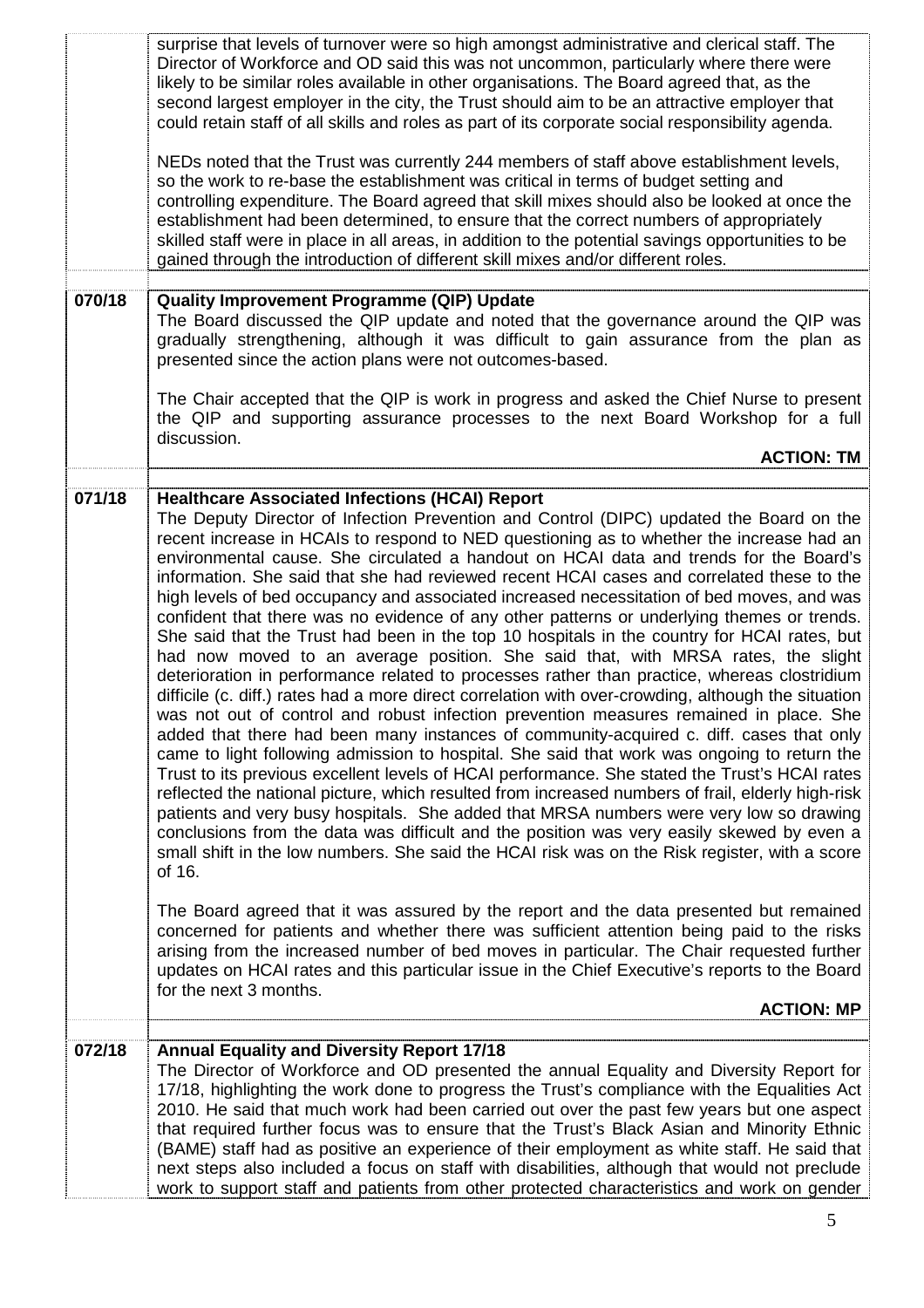|        | pay equality. He said that the work on Equality and Diversity would be overseen by the<br>Workforce Committee. NEDs commented that Equality and Diversity objectives should be<br>made specific and measurable and noted that an updated Equality and Diversity Policy<br>would be presented to the Board for ratification following approval by the Workforce<br>Committee.                                                                                                                                                                                                                                                                                                                                                         |
|--------|--------------------------------------------------------------------------------------------------------------------------------------------------------------------------------------------------------------------------------------------------------------------------------------------------------------------------------------------------------------------------------------------------------------------------------------------------------------------------------------------------------------------------------------------------------------------------------------------------------------------------------------------------------------------------------------------------------------------------------------|
|        | The Chair commented that all Board papers should be quality impact assessed as well as<br>assessed for Equality and Diversity impact. The Director of Integrated Governance assured<br>the Board that work was ongoing to revise the format of Board cover sheets which would<br>address those concerns and make the impact assessments a requirement.                                                                                                                                                                                                                                                                                                                                                                               |
| 073/18 | <b>Staff Survey 2017 Results</b><br>The Director of Workforce and OD presented his report on the Trust's 2017 Staff Survey<br>results. He said that the results had been largely positive and the Trust remained above the<br>national average in most areas. He indicated that areas of concern included the decline in<br>numbers of staff recommending the Trust as a place to work and/or to receive treatment,<br>levels of violence towards staff by patients and levels of bullying and harassment, which had<br>previously been drawn to the Board's attention. He said that an action plan would be<br>developed to respond to the survey results and progress against it would be monitored by<br>the Workforce Committee. |
|        | NEDs expressed the view that it was concerning that the Trust was scored badly due to<br>levels of violence against staff by patients. The Director of Workforce and OD acknowledged<br>this may seem out of the Trust's remit to control but that organisations could improve scores<br>in this area through training their staff better to deal with confrontations and by putting in<br>place measures to protect them. He added that the value of the Staff Survey was to use it to<br>lead staff in a conversation on what is important to them.                                                                                                                                                                                |
| 074/18 | <b>Portsmouth City Council Health and Wellbeing Strategy</b><br>The DIG presented a previously circulated report containing the Portsmouth City Council<br>(PCC) Health and Wellbeing Strategy, requesting the Board's endorsement and a<br>commitment to reflect it in the Trust's strategy. The Board noted the Portsmouth City Council<br>Health and Wellbeing Strategy and agreed to endorse it and reflect it in the Trust's strategy.                                                                                                                                                                                                                                                                                          |
| 075/18 | <b>Replacement of Linear Accelerators</b><br>The Chief Executive presented a previously circulated summary report asking the Board to<br>agree the need to purchase replacement linear accelerator(s) via an application to the NHS<br>Radiotherapy Modernisation Fund. He said that, should the Trust be successful in its bid for<br>funding, it would have to provide matched funding from its capital programme, which would<br>require a reprioritisation of the capital plan.                                                                                                                                                                                                                                                  |
|        | The Board discussed the terms and conditions of the funding application, noting that it was<br>not yet clear how much funding would be available or how many linear accelerators it would<br>provide. The DoF indicated that any funding secured would have to be spent in 18/19, which<br>in itself would cause issues as the Trust would not be in a position to commission up to 3<br>new linear accelerators in one year due to the required enabling works, decant arrangements<br>and the need to maintain the current service while doing so. He said this anomaly was<br>currently being discussed with NHS England and NHS Improvement.                                                                                     |
|        | The Board agreed to progress an application to the NHS Radiotherapy Modernisation Fund.                                                                                                                                                                                                                                                                                                                                                                                                                                                                                                                                                                                                                                              |
| 076/18 | <b>Guardian of Safe Working Report</b><br>The Board noted the contents of the Guardian of Safe Working (GoSW) Q4 report and<br>further noted that the GoSW would attend the Board to present the next quarterly report.                                                                                                                                                                                                                                                                                                                                                                                                                                                                                                              |
| 077/18 | <b>Non-Executive Directors' Report</b><br>NEDs reported as follows:<br>a. Christine Slaymaker complimented the excellent patient satisfaction scores in the<br>recent surveys.                                                                                                                                                                                                                                                                                                                                                                                                                                                                                                                                                       |